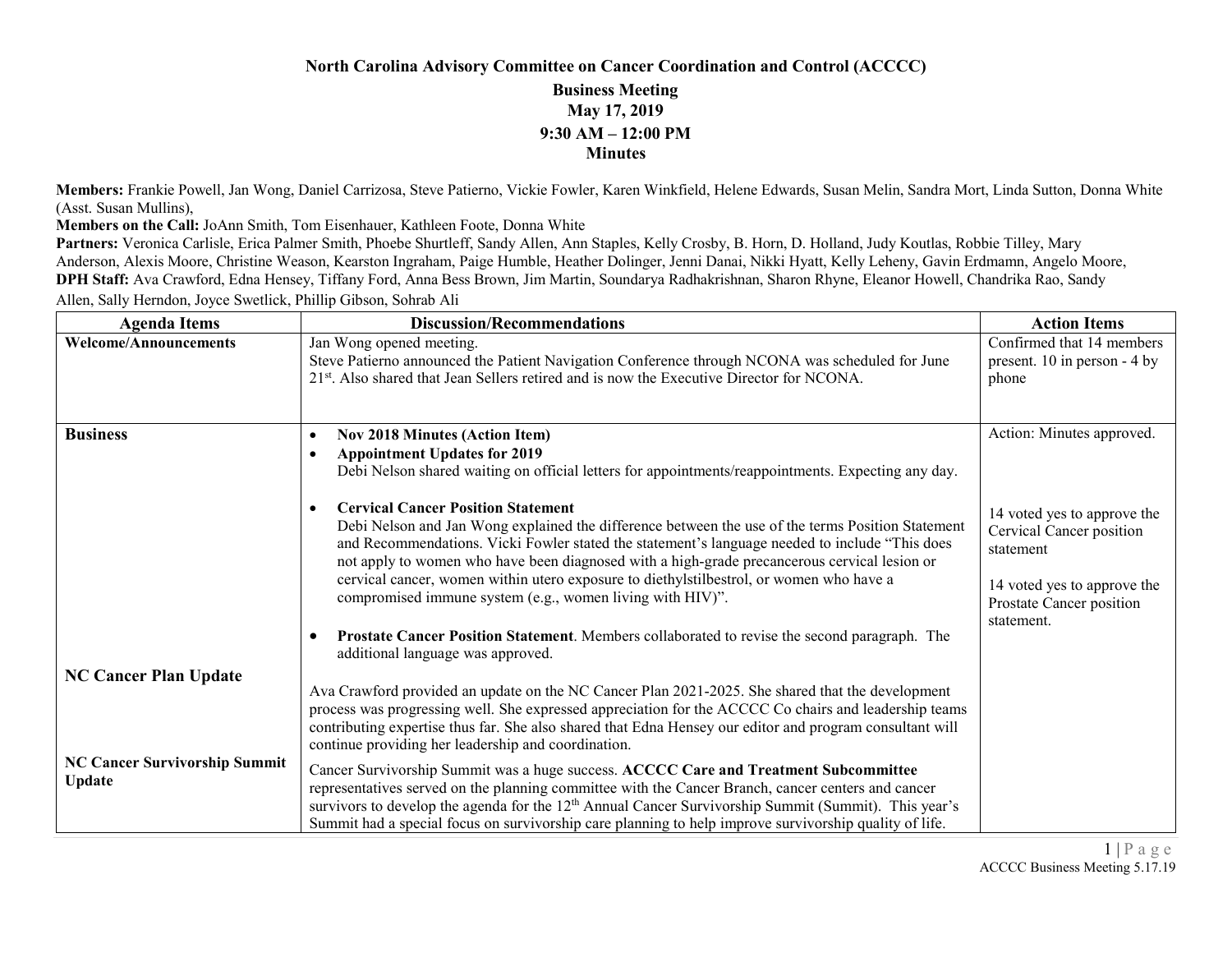# **North Carolina Advisory Committee on Cancer Coordination and Control (ACCCC)**

#### **Business Meeting May 17, 2019 9:30 AM – 12:00 PM Minutes**

|                                                      | The event was held in Durham in April 2019 and attracted 170 participants (75% cancer survivors, 23%<br>caregivers and 2% family/friends of survivor). Evaluation results reflected that 70% were first-time<br>participants, with 97% of respondents reporting they would use lessons learned at home. 2020 Summit<br>will be in Winston Salem hosted by Wake Forest.                                                    |  |
|------------------------------------------------------|---------------------------------------------------------------------------------------------------------------------------------------------------------------------------------------------------------------------------------------------------------------------------------------------------------------------------------------------------------------------------------------------------------------------------|--|
| <b>Medicaid Transformation</b>                       | Special guest, Kelly Crosbie, Deputy Director for Quality and Population Health, NC Medicaid<br>Presented updates and facilitated questions on the status of Medicaid transformation. Presentation<br>attached to the minutes.                                                                                                                                                                                            |  |
| <b>NC Health Care for Working</b><br><b>Families</b> | Erica Palmer Smith, Director for Care4Carolina discussed HB 655 and shared a handout. Covered<br>eligibility and who is exempt. Program costs is 90% federal with no taxpayer dollars. There were further<br>discussions while fielding questions on affordable care act, Medicaid transformation and HB655. It was<br>also discussed funding streams i.e. if federal resources are taken away it will affect all states. |  |
| <b>Legislative Report Updates</b>                    | Legislative Subcommittee presented updates that included support for bills relative to: tobacco control<br>(youth tobacco prevention and tobacco cessation funding); closure of the health insurance coverage gap;<br>healthy eating, active living environments; and healthy food small retailer programs. They also<br>recommended monitoring Step Therapy model legislation.                                           |  |
|                                                      | 1. HB 725 - Now in the Senate. Jim and Debi will collaborate to draft a letter to health appropriations to<br>endorse 910 but more is needed.<br>HB719 EFNEP - Not in the house budget; No senate bill currently. Subcommittee will monitor this<br>2.<br>one.                                                                                                                                                            |  |
|                                                      | HB480 Continue to support the NC Cancer Treatment Fairness Act<br>3.<br>HB 450 - To Reduce Barriers. Will have subcommittee member Christine Weason from ACS CAN to<br>draft letter and Anna Stein to review.<br>SB297 - Subcommittee will continue to monitor<br>5.<br>HB764 - DO NOT SUPPORT. Will send letter to healthcare committee for the Senate<br>6.<br>HB655 - Subcommittee will continue to monitor            |  |
| <b>NC Central Cancer Registry</b><br><b>Report</b>   | Chandrika Rao, Director for the Central Cancer Registry provided a brief update. CCR report is attached<br>with the minutes. Steve Patierno commended the CCR and the Cancer Branch for their work on the NC<br>Cancer Burden Document. It is getting visibility, positive feedback and recognition from counterparts in<br>other states.                                                                                 |  |
| <b>Subcommittee Reports</b>                          | Prevention Subcommittee - Lung Cancer Workgroup - Developed a lung cancer/radon online<br>٠<br>training, launched in early 2019, to be required of all NC Department of Health and Human Services<br>employees. The N.C. Society for Public Health Education presented an award to the Cancer Branch<br>and its subcommittee partner, the NC Radon Program, for this outstanding work. The subcommittee                   |  |